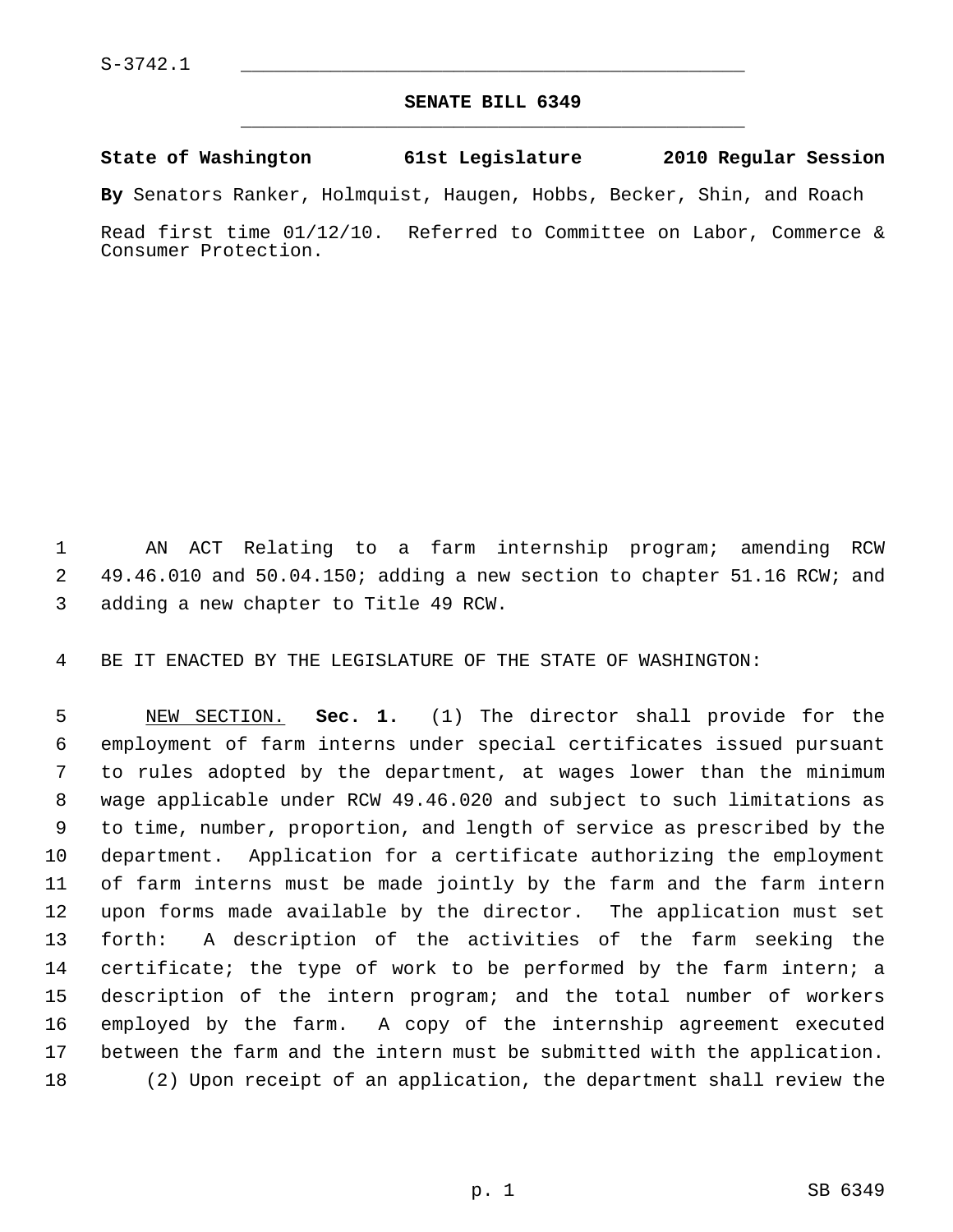1 application and issue a certificate to the requesting farm if the 2 department finds:

3 (a) The farm qualifies as a small farm;

 4 (b) There have been no serious violations of chapter 49.46 RCW or 5 Title 51 RCW that provide reasonable grounds to believe that the terms 6 of an internship agreement may not be complied with;

 7 (c) The issuance of a certificate will not create unfair 8 competitive labor cost advantages nor have the effect of impairing or 9 depressing wage or working standards established for experienced 10 workers for work of a like or comparable character in the industry 11 occupation at which the intern is to be employed; and

12 (d) The internship program is reasonably designed to provide the 13 intern with vocational knowledge and skills about farming practices and 14 activities. In making this determination, the department may consult 15 with relevant university departments and extension programs and state 16 and local government agencies involved in the regulation or development 17 of agriculture.

18 (3) A certificate issued under this section must specify: The name 19 of the intern; the name of the farm; the nature of the internship 20 program; the authorized subminimum wage rate, if any, and the period of 21 time during which such wage rate may be paid; and any room and board, 22 stipends, and other remuneration the employer will provide to the farm 23 intern. A certificate is effective for a period to be designated by 24 the director based on the internship program, and a farm intern 25 employed under such a certificate may be paid subminimum wages only 26 during the effective period of the certificate.

27 (4) If the department denies an application for a special 28 certificate, notice of denial must be mailed to the farm. The farm or 29 the farm intern listed on the application may, within fifteen days 30 after notice of such action has been mailed, file with the director a 31 petition for review of the denial, setting forth grounds for seeking 32 such a review. If reasonable grounds exist, the director or the 33 director's authorized representative may grant such a review and to the 34 extent deemed appropriate afford all interested persons an opportunity 35 to be heard on such review.

36 (5) Prior to the start of any farm internship program, the farm and 37 the intern must execute a written agreement that at a minimum: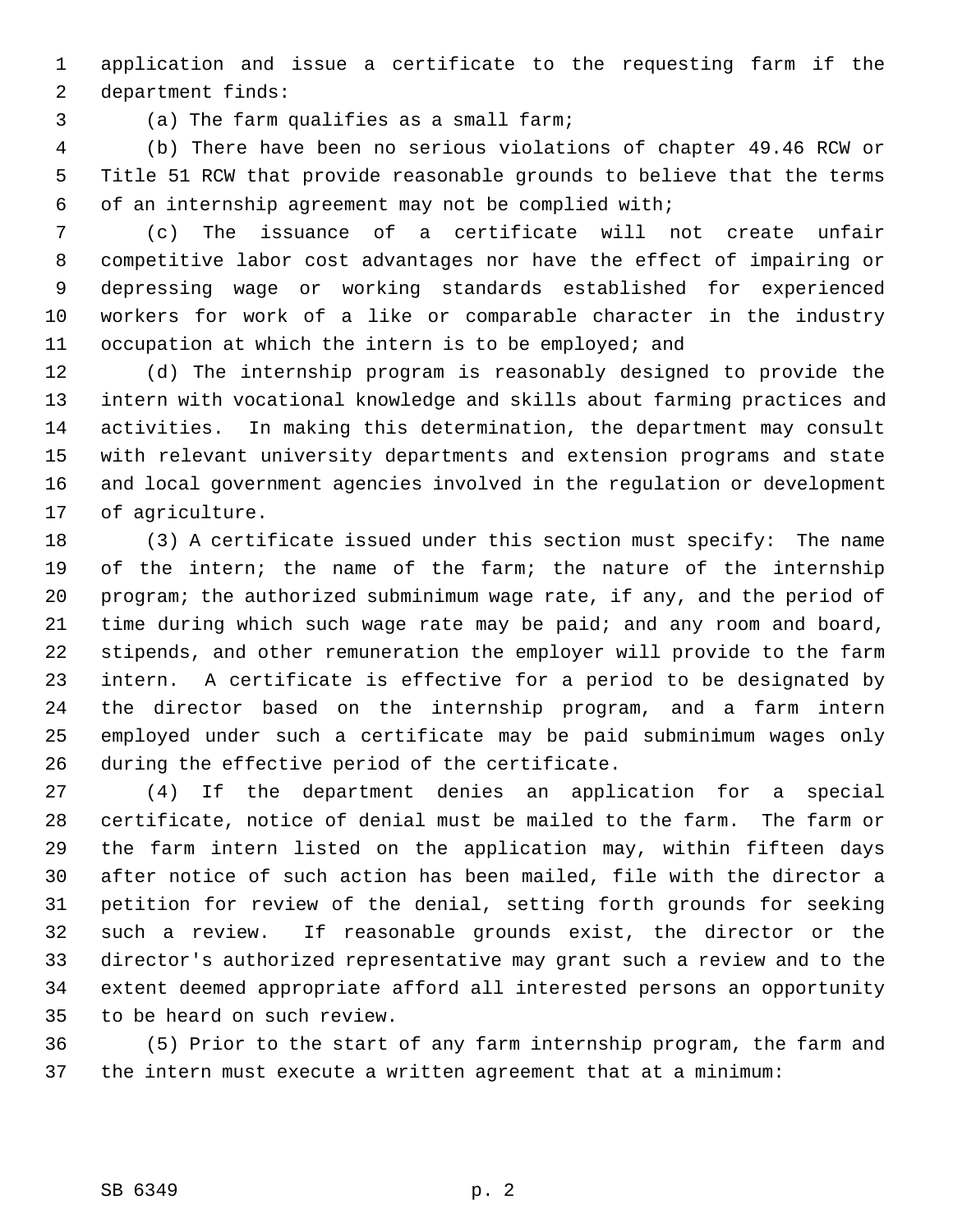1 (a) Describes the internship program offered by the farm, including 2 the skills and objectives the program is designed to teach and the 3 manner in which those skills and objectives will be taught;

 4 (b) Explicitly states that the intern is not entitled to wages for 5 work and activities conducted pursuant to the internship program for 6 the duration of the internship;

 7 (c) Describes the responsibilities, expectations, and obligations 8 of the intern and the farm including the anticipated number of hours of 9 farm activities to be performed by the intern per week;

10 (d) Describes the activities of the farm seeking the certificate 11 and the type of work to be performed by the farm intern; and

12 (e) Describes any wages, room and board, stipends, and other 13 remuneration the employer will provide to the farm intern.

14 (6) The definitions in this subsection apply throughout this 15 section unless the context clearly requires otherwise.

16 (a) "Department" means the department of labor and industries.

17 (b) "Director" means the director of the department.

18 (c) "Farm intern" means an individual who provides services to a 19 small farm under a written agreement and primarily as a means of 20 learning about farming practices and farm enterprises.

21 (d) "Farm internship program" means an educational program that 22 provides a curriculum of learning modules and supervised participation 23 in farm work activities designed to teach farm interns about farming 24 practices and farm enterprises.

25 (e) "Small farm" means a farm:

26 (i) Organized as a sole proprietorship, partnership, or 27 corporation;

28 (ii) That reports on the applicant's schedule F of form 1040 or 29 other applicable form filed with the United States internal revenue 30 service annual sales less than two hundred fifty thousand dollars; and

31 (iii) Where all the owners or partners of the farm provide regular 32 labor to and participate in the management of the farm, and own or 33 lease the productive assets of the farm.

34 NEW SECTION. **Sec. 2.** A new section is added to chapter 51.16 RCW 35 to read as follows:

36 The department shall adopt rules to provide a reduced workers'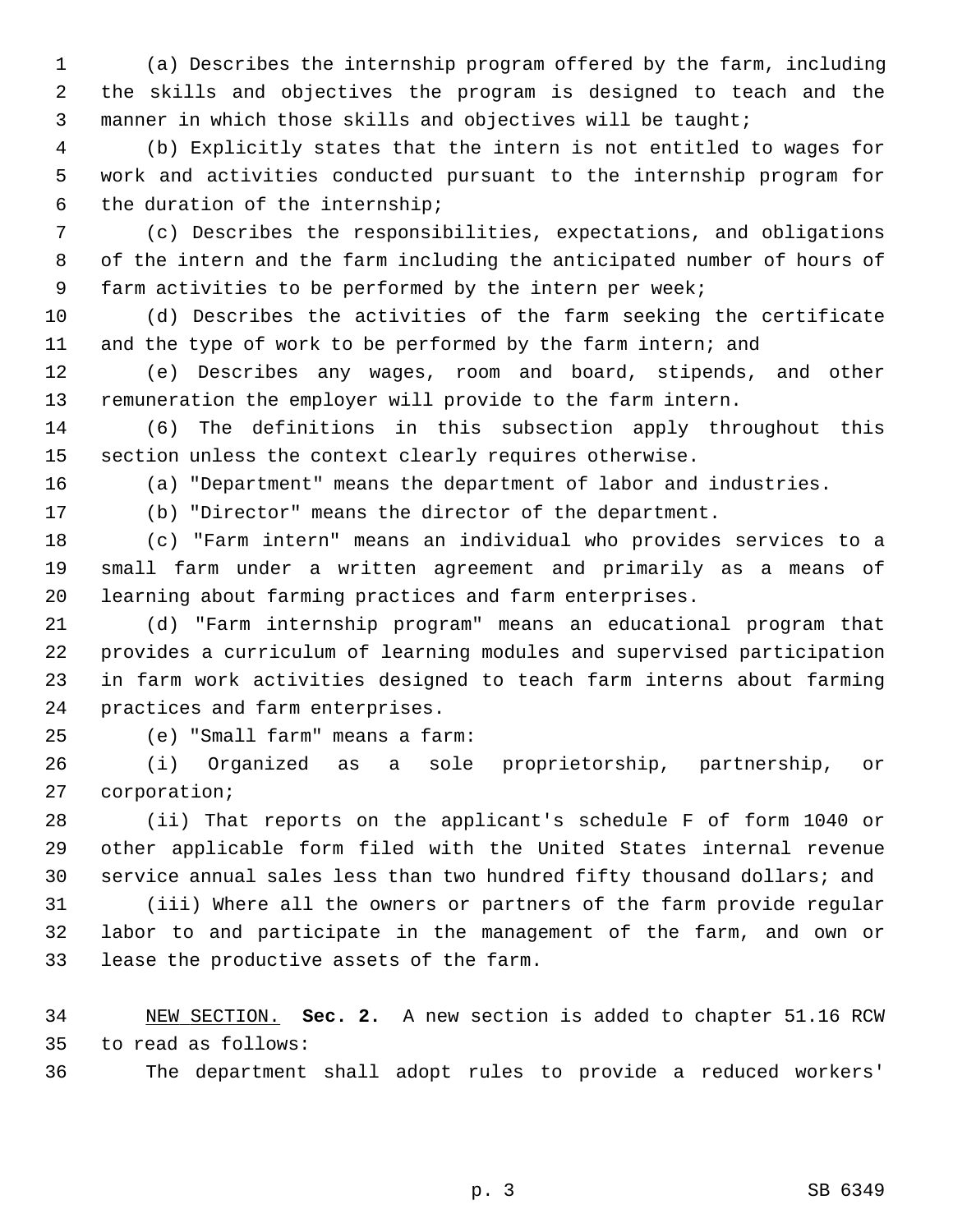1 compensation premium for farm interns participating in a farm 2 internship program. The rules must include any requirements for 3 obtaining the reduced premium that must be met by small farms.

 4 **Sec. 3.** RCW 49.46.010 and 2002 c 354 s 231 are each amended to 5 read as follows:

6 As used in this chapter:

7 (1) "Director" means the director of labor and industries;

 8 (2) "Wage" means compensation due to an employee by reason of 9 employment, payable in legal tender of the United States or checks on 10 banks convertible into cash on demand at full face value, subject to 11 such deductions, charges, or allowances as may be permitted by rules of 12 the director;

13 (3) "Employ" includes to permit to work;

14 (4) "Employer" includes any individual, partnership, association, 15 corporation, business trust, or any person or group of persons acting 16 directly or indirectly in the interest of an employer in relation to an 17 employee;

18 (5) "Employee" includes any individual employed by an employer but 19 shall not include:

20 (a) Any individual (i) employed as a hand harvest laborer and paid 21 on a piece rate basis in an operation which has been, and is generally 22 and customarily recognized as having been, paid on a piece rate basis 23 in the region of employment; (ii) who commutes daily from his or her 24 permanent residence to the farm on which he or she is employed; and 25 (iii) who has been employed in agriculture less than thirteen weeks 26 during the preceding calendar year;

27 (b) Any individual employed in casual labor in or about a private 28 home, unless performed in the course of the employer's trade, business, 29 or profession;

30 (c) Any individual employed in a bona fide executive, 31 administrative, or professional capacity or in the capacity of outside 32 salesman as those terms are defined and delimited by rules of the 33 director. However, those terms shall be defined and delimited by the 34 director of personnel pursuant to chapter 41.06 RCW for employees 35 employed under the director of personnel's jurisdiction;

36 (d) Any individual engaged in the activities of an educational, 37 charitable, religious, state or local governmental body or agency, or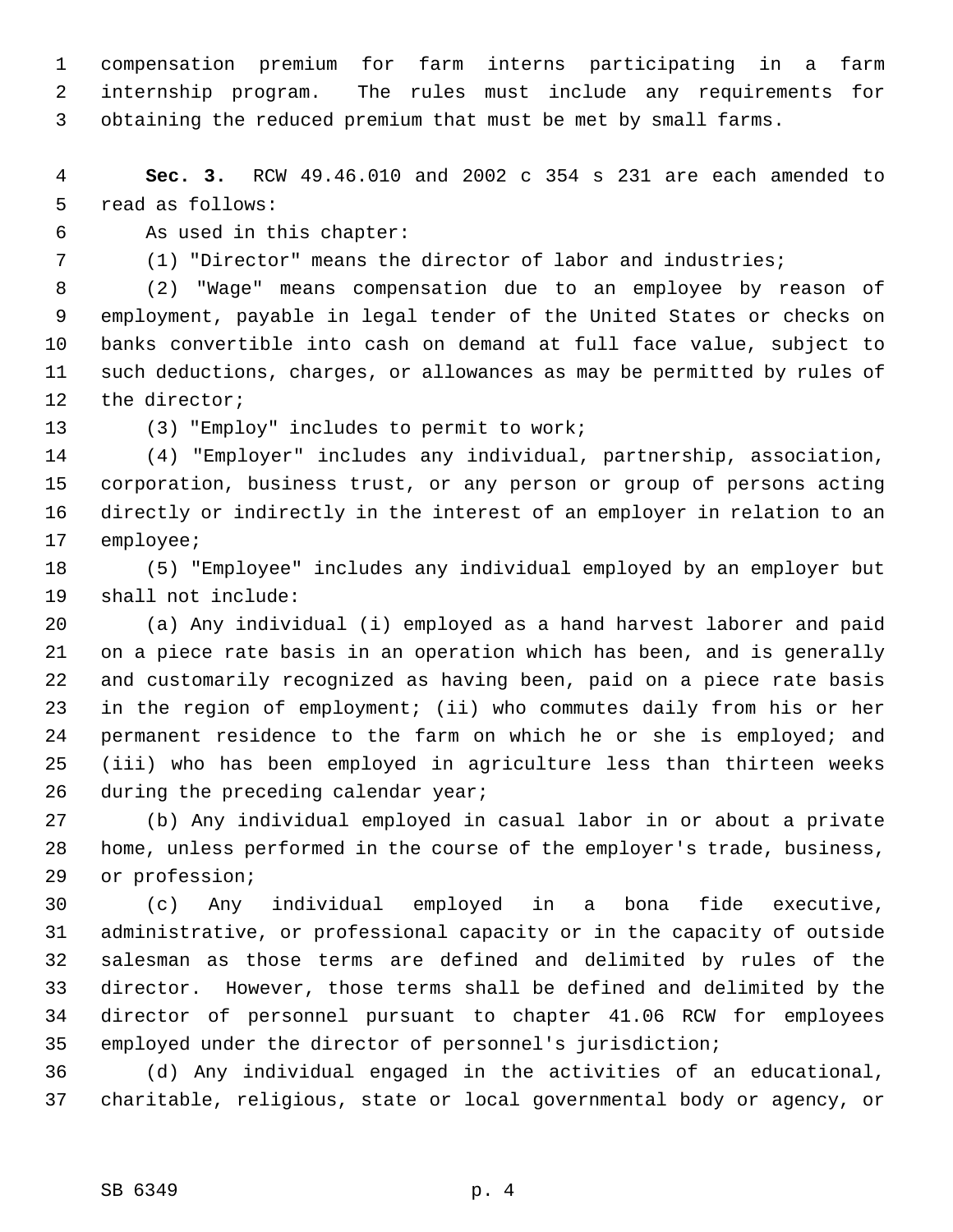1 nonprofit organization where the employer-employee relationship does 2 not in fact exist or where the services are rendered to such 3 organizations gratuitously. If the individual receives reimbursement 4 in lieu of compensation for normally incurred out-of-pocket expenses or 5 receives a nominal amount of compensation per unit of voluntary service 6 rendered, an employer-employee relationship is deemed not to exist for 7 the purpose of this section or for purposes of membership or 8 qualification in any state, local government or publicly supported 9 retirement system other than that provided under chapter 41.24 RCW;

10 (e) Any individual employed full time by any state or local 11 governmental body or agency who provides voluntary services but only 12 with regard to the provision of the voluntary services. The voluntary 13 services and any compensation therefor shall not affect or add to 14 qualification, entitlement or benefit rights under any state, local 15 government, or publicly supported retirement system other than that 16 provided under chapter 41.24 RCW;

17 (f) Any newspaper vendor or carrier;

18 (g) Any carrier subject to regulation by Part 1 of the Interstate 19 Commerce Act;

20 (h) Any individual engaged in forest protection and fire prevention 21 activities;

22 (i) Any individual employed by any charitable institution charged 23 with child care responsibilities engaged primarily in the development 24 of character or citizenship or promoting health or physical fitness or 25 providing or sponsoring recreational opportunities or facilities for 26 young people or members of the armed forces of the United States;

27 (j) Any individual whose duties require that he or she reside or 28 sleep at the place of his or her employment or who otherwise spends a 29 substantial portion of his or her work time subject to call, and not 30 engaged in the performance of active duties;

31 (k) Any resident, inmate, or patient of a state, county, or 32 municipal correctional, detention, treatment or rehabilitative 33 institution;

34 (l) Any individual who holds a public elective or appointive office 35 of the state, any county, city, town, municipal corporation or quasi 36 municipal corporation, political subdivision, or any instrumentality 37 thereof, or any employee of the state legislature;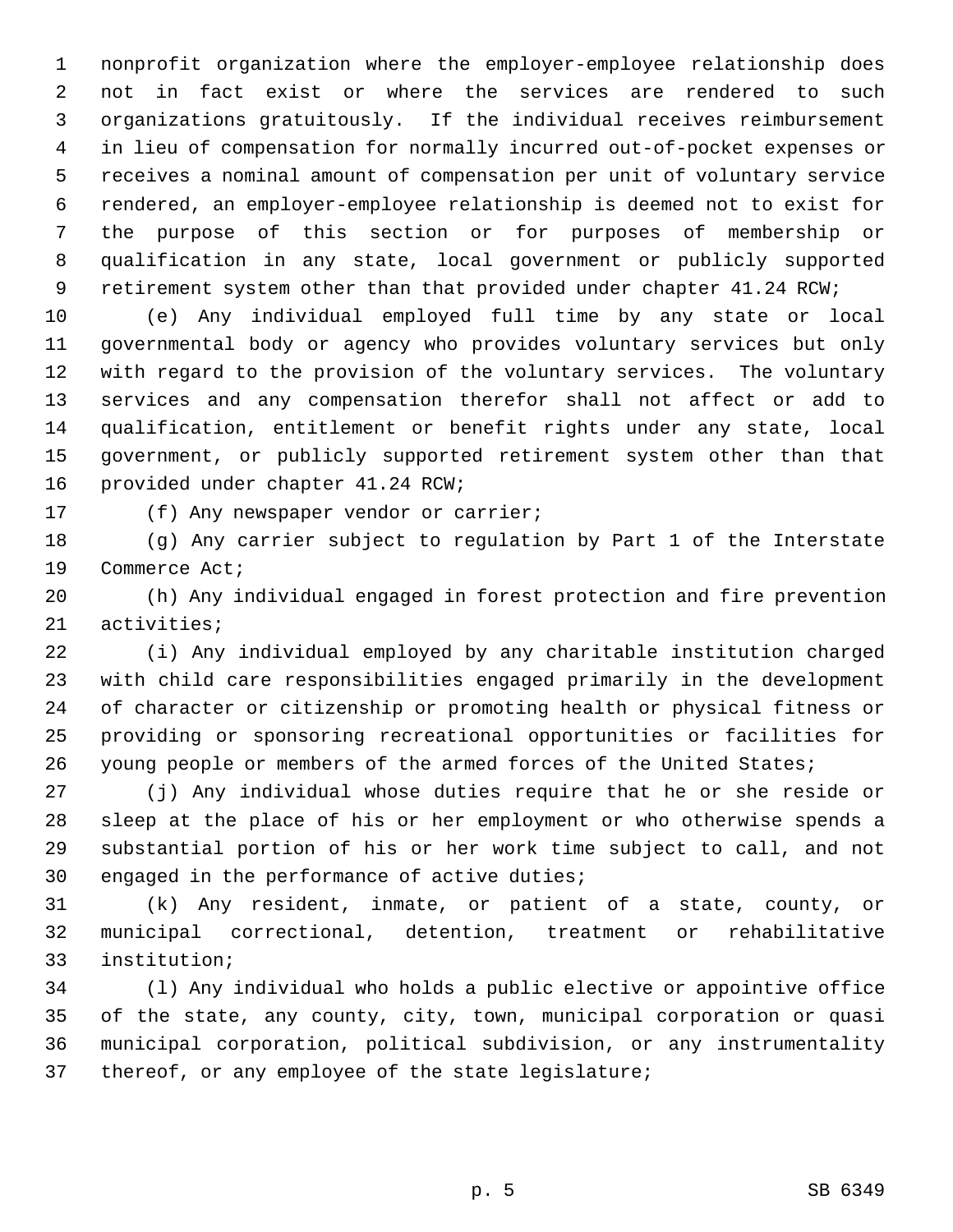- 1 (m) All vessel operating crews of the Washington state ferries 2 operated by the department of transportation;
- 3 (n) Any individual employed as a seaman on a vessel other than an 4 American vessel;
- 5 (o) Any farm intern providing his or her services under a farm 6 internship program as established in section 1 of this act;
- 7 (6) "Occupation" means any occupation, service, trade, business, 8 industry, or branch or group of industries or employment or class of 9 employment in which employees are gainfully employed;

10 (7) "Retail or service establishment" means an establishment 11 seventy-five percent of whose annual dollar volume of sales of goods or 12 services, or both, is not for resale and is recognized as retail sales 13 or services in the particular industry.

14 **Sec. 4.** RCW 50.04.150 and 1989 c 380 s 78 are each amended to read 15 as follows:

16 Except as otherwise provided in RCW 50.04.155, the term 17 "employment" shall not include service performed in agricultural labor 18 by a farm intern providing his or her services under a farm internship 19 program as established in section 1 of this act, or by individuals who 20 are enrolled as students and regularly attending classes, or are 21 between two successive academic years or terms, at an elementary 22 school, a secondary school, or an institution of higher education as 23 defined in RCW 50.44.037 and in the case of corporate farms not covered 24 under RCW 50.04.155, the provisions regarding family employment in RCW 25 50.04.180 shall apply.

26 Agricultural labor ((is defined as services performed)) includes:

27 (1) Services performed on a farm, in the employ of any person, in 28 connection with the cultivation of the soil, or in connection with 29 raising or harvesting any agricultural or horticultural commodity, 30 including raising, shearing, feeding, caring for, training, and 31 management of livestock, bees, poultry, and furbearing animals and wild 32 life, or in the employ of the owner or tenant or other operator of a 33 farm in connection with the operation, management, conservation, 34 improvement, or maintenance of such farm and its tools and equipment; 35  $((e^{e})$ 

36 (2) Services performed in packing, packaging, grading, storing, or 37 delivering to storage, or to market or to a carrier for transportation